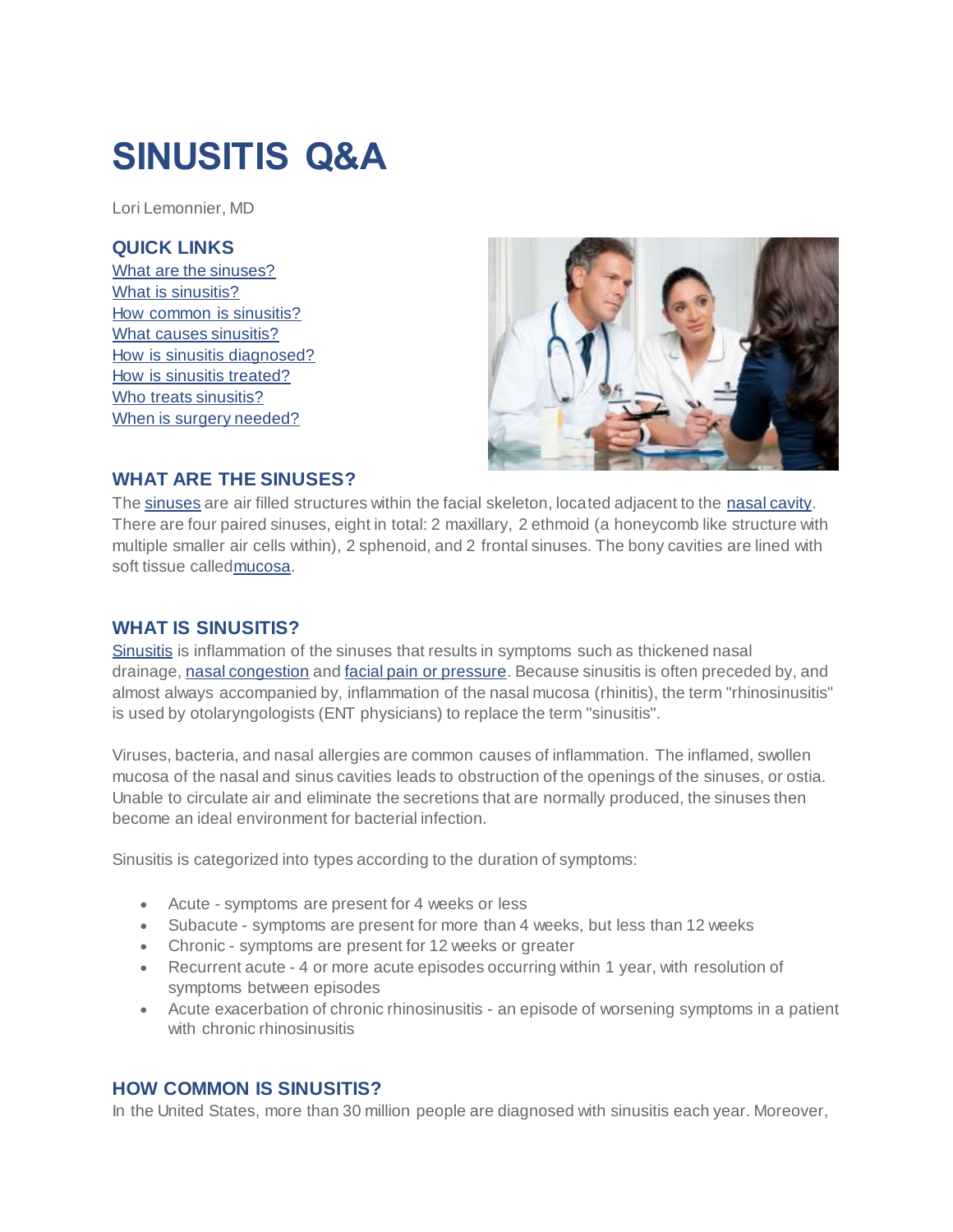chronic sinusitis effects approximately 15% of the U.S. population and is one of the most common chronic illnesses in America.

# **WHAT CAUSES SINUSITIS?**

The central event in sinusitis is blockage of the sinus openings, or ostia as a result of inflammation. Causes of sinonasal inflammation include:

- [Viruses](http://care.american-rhinologic.org/upper_respiratory_infections)
- **•** Bacteria
- [Fungus](http://care.american-rhinologic.org/fungal_sinusitis)
- Nasal [allergy](http://care.american-rhinologic.org/allergic_rhinitis)
- Reactive airway disease, such as **[Asthma](http://care.american-rhinologic.org/unified_airway)** and **[Samter's triad](http://care.american-rhinologic.org/aspirin)**
- Congenital diseases, such as [Cystic Fibrosis](http://care.american-rhinologic.org/cf)
- Inflammatory diseases, such as Sarcoidosis and Wegener's Granulomatosis
- Immunodeficiencies, such as AIDS
- Previous surgery, resulting in scar tissue formation
- Trauma, resulting in facial fractures

Unable to circulate air and eliminate the secretions that are produced, obstructed sinuses become an ideal environment for bacterial infection.

Many different types of bacteria can infect the sinuses. The bacteria most often identified in acut e sinusitis are:

- *Streptococcus pneumoniae*
- *Hemophilus pneumoniae*
- *Moraxella catarrhalis*

In chronic rhinosinusitis, it is not uncommon to find multiple bacteria present in a single culture sample. In addition, these organisms may demonstrate drug resistance, responding to only select antibiotics. Bacteria commonly cultured in chronic rhinosinusitis include:

- *Staphylococcus aureus*
- Gram negative organisms, such as *Pseudomonas aeriginosa*

#### **HOW IS SINUSITIS DIAGNOSED?**

The diagnosis of sinusitis is made based on the subjective symptoms that a patient experiences combined with objective findings identified on examination or testing.

Your otolaryngologist will ask questions to determine exactly what symptoms you are experiencing and for how long.

Diagnostic symptoms include: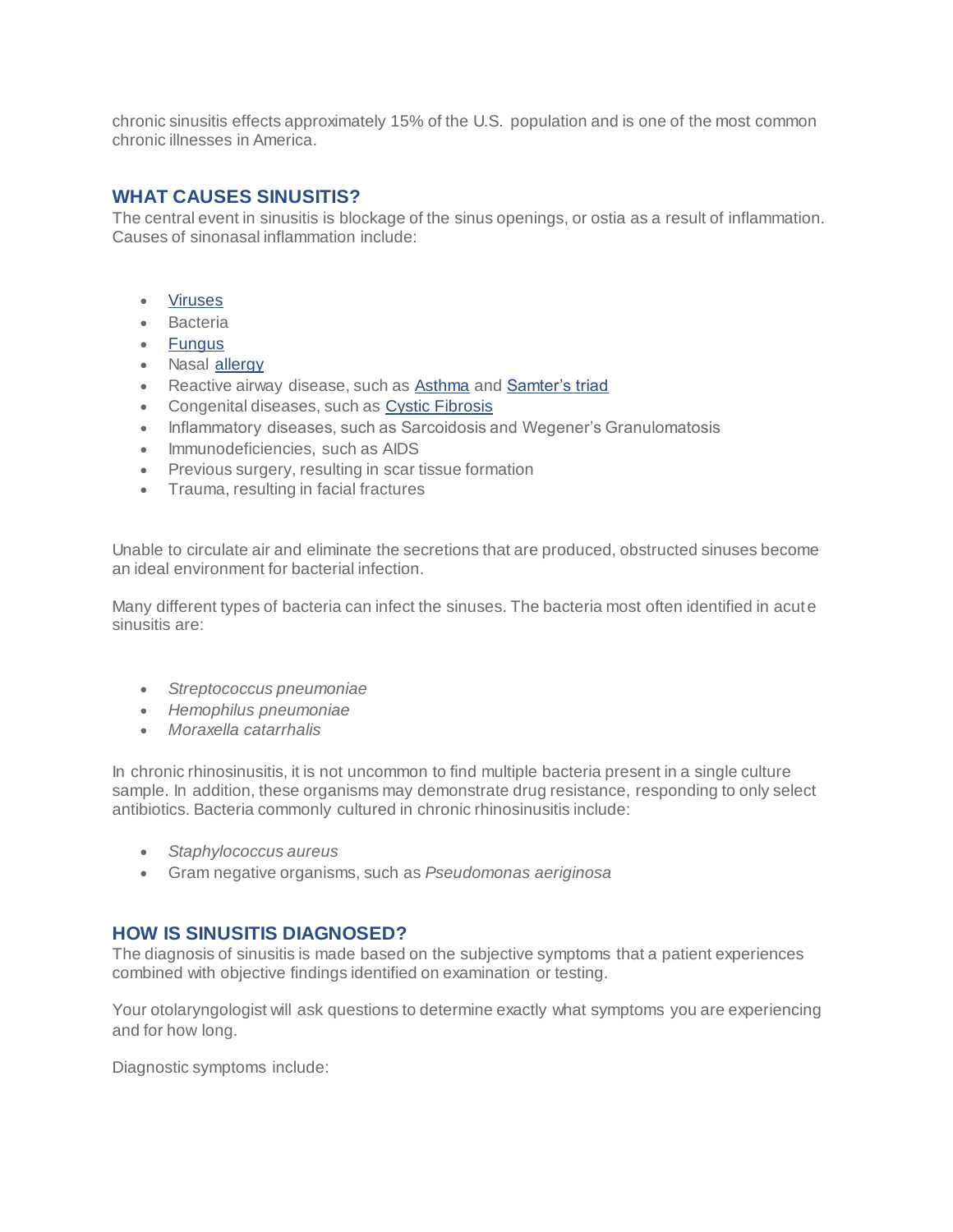- Nasal drainage that is thick and discolored, or purulent
- Facial pain, pressure, or fullness, that often affects the cheeks, teeth, or area around the eyes
- Nasal congestion or obstruction
- Decreased sense of smell

Additional symptoms that you may experience include:

- Cough
- Post nasal drip
- Bad breath
- Headache
- Ear pain, pressure, or fullness
- Fever
- Fatique

During your visit your otolaryngologist will perform a head and neck examination and may recommend a procedure called nasal endoscopy. Nasal endoscopy is an examination of the nasal cavity that is performed with a small, lighted telescope. It is an office-based procedure that is typically performed after applying a nasal decongestant and anesthetic spray. Nasal endoscopy provides a more detailed and extensive examination of the nasal cavity that may be necessary to identify the objective inflammatory findings needed to make a diagnosis of sinusitis. If chronic sinusitis is suspected, but not clearly demonstrated on nasal endoscopy, your otolaryngologist may recommend a CT scan of sinuses to confirm the diagnosis.

#### **HOW I SINUSITIS TREATED?**

Much like the common cold, acute viral sinusitis resolves without treatment. Because viruses do not respond to antibiotic therapy, viral sinusitis is primarily managed with supportive care such as nasal saline rinses, rest and hydration. Medications, such as decongestants, mucolytics and pain relievers, may be offered by your physician to help decrease the severity of your symptoms.

The mainstay of treatment for acute bacterial sinusitis is an appropriate antibiotic, although some physicians and patients may prefer watchful waiting, as most acute bacterial infections will resolve without antibiotics. Your physician will base the choice of antibiotics on many factors, including:

- The most likely type of bacteria causing the infection
- Potential resistance of the bacteria to certain antibiotics
- Any medication allergies that you may have
- Other medications that you are taking
- Other medical conditions that you are being treated for
- **•** Previous treatments that you have undergone

The duration of treatment is typically between 10-14 days. Pain relief should also be provided with either over the counter or prescription medications. As with acute viral sinusitis, additional medications, such as steroids, decongestants and mucolytics may be offered by your physician to help decrease the severity and duration of your symptoms. Nasal saline rinses are also often recommended.